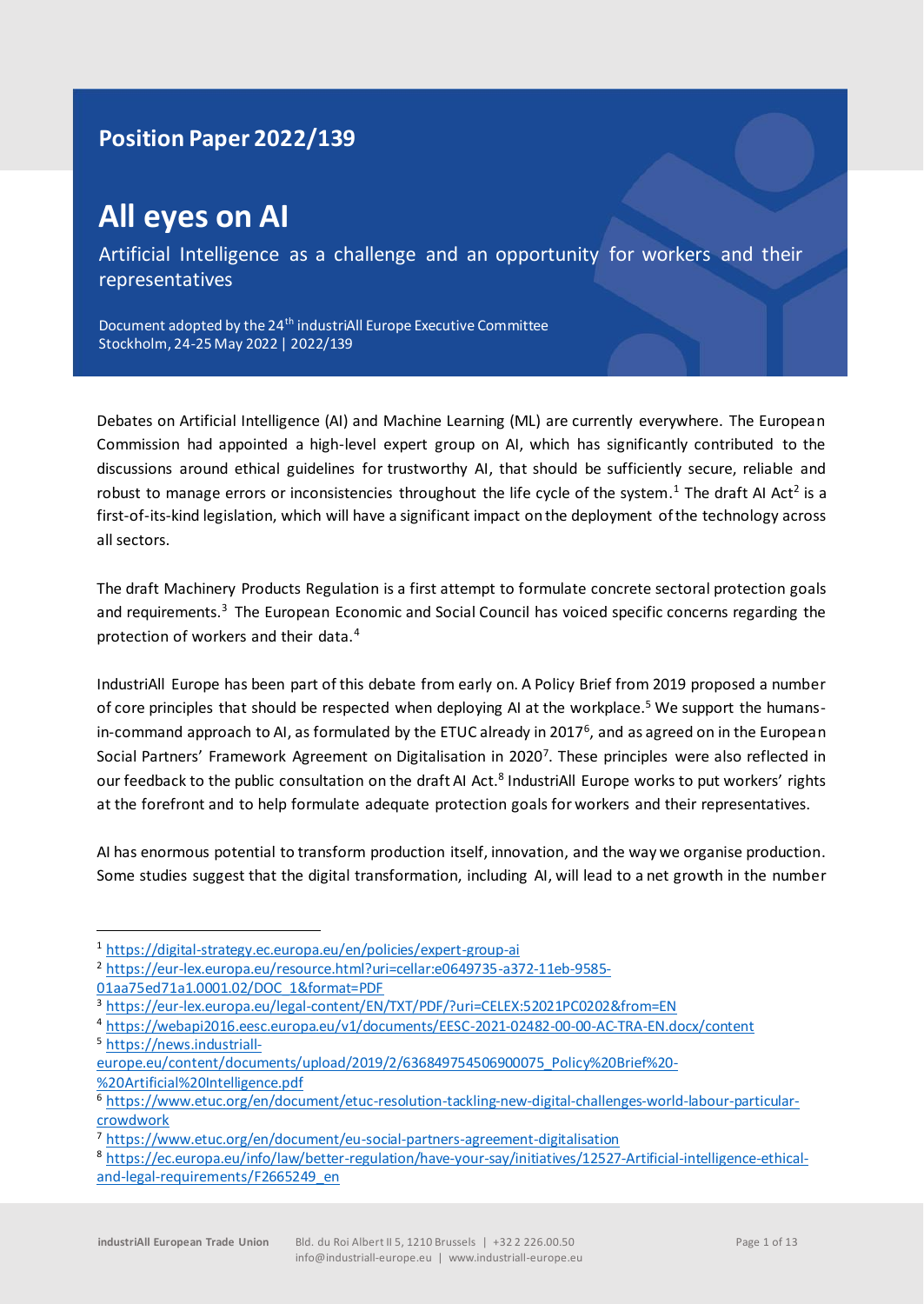

of jobs over the next decade<sup>9</sup> – the challenge is to make sure that those who today perform jobs that will be taken over by AI will receive the necessary qualifications to perform the new and transformed jobs of tomorrow created by the digital transformation. Only if the existing workforce is part of the digital transition will this transition indeed be a Just Transition.

We feel that it is high time to address AI and its repercussions for workers and their representatives in more detail. AI is a disruptive technology, which has a significant impact on workers, on employment, on management, on companies, on our system of industrial relations, and beyond. With the AI Act being an internal market regulation, important blank spaces are left unregulated, especially with regard to the employment relationship. This needs to be addressed, both by additional legislation on the EU or on the Member States level, and by social partners. Workers and their representatives are at the forefront of the development and the deployment of new technology, and it is our responsibility to help shape it responsibly and ethically, as well as to regulate it democratically, be it by means of collective agreements or by legislation. A principle in the legislation on AI and in collective agreements must be that all decisions taken by the AI must be traceable and reversable, and appropriate mechanisms to ask for a decision to be reversed must be in place.

AI will become a reality for everyone, and everywhere. More and more applications and solutions are developed on a daily basis, for the industry and for the end-consumer alike. We are, however, not fully equipped to work with AI and with the consequences it may bring in its wake. AI is not simply a new kind of technology. It has the potential to change the way we work, the way we interact, the way we process knowledge altogether, and across all industrial sectors. Social partners should therefore work together to describe the world of work of tomorrow, to discuss the job profiles that will be relevant in the future, and what a Just Transition into an AI-enabled industry will look like. A timely anticipation of the skills needs of tomorrow, and a forward-looking up- and reskilling of the existing workforce, are fundamental to the success of an AI that works for all.

AI has a huge potential for innovation and efficiency. The deployment of AI at company level will lead to significant challenges with regard to work design and organisational development. Repetitive and dangerous tasks could be substituted or allocated to the machine. With AI being particularly helpful in recognising patterns and in the handling of huge data quantities, this can contribute to an efficient organisation of work. All of this will relieve humans and enable them to work on more creative tasks. Furthermore, AI has the potential to contribute to combatting climate change, i.e. by reducing waste and energy consumption.

Still, we will most likely face a reduced amount of employment in industrial sectors, which will go along an upvaluation of the remaining jobs through further qualification and adaption to the new technologies. AI has the potential to contribute to a company's economic success, as well as to good working conditions and quality jobs. It is therefore high time for workers and their representatives to debate the topic in detail and to work on solutions to protect quality employment in Europe and secure a fair and rewarding work environment for everyone.

<sup>9</sup> https://www.mckinsey.com/featured-insights/future-of-work/ai-automation-and-the-future-of-work-ten-thingsto-solve-for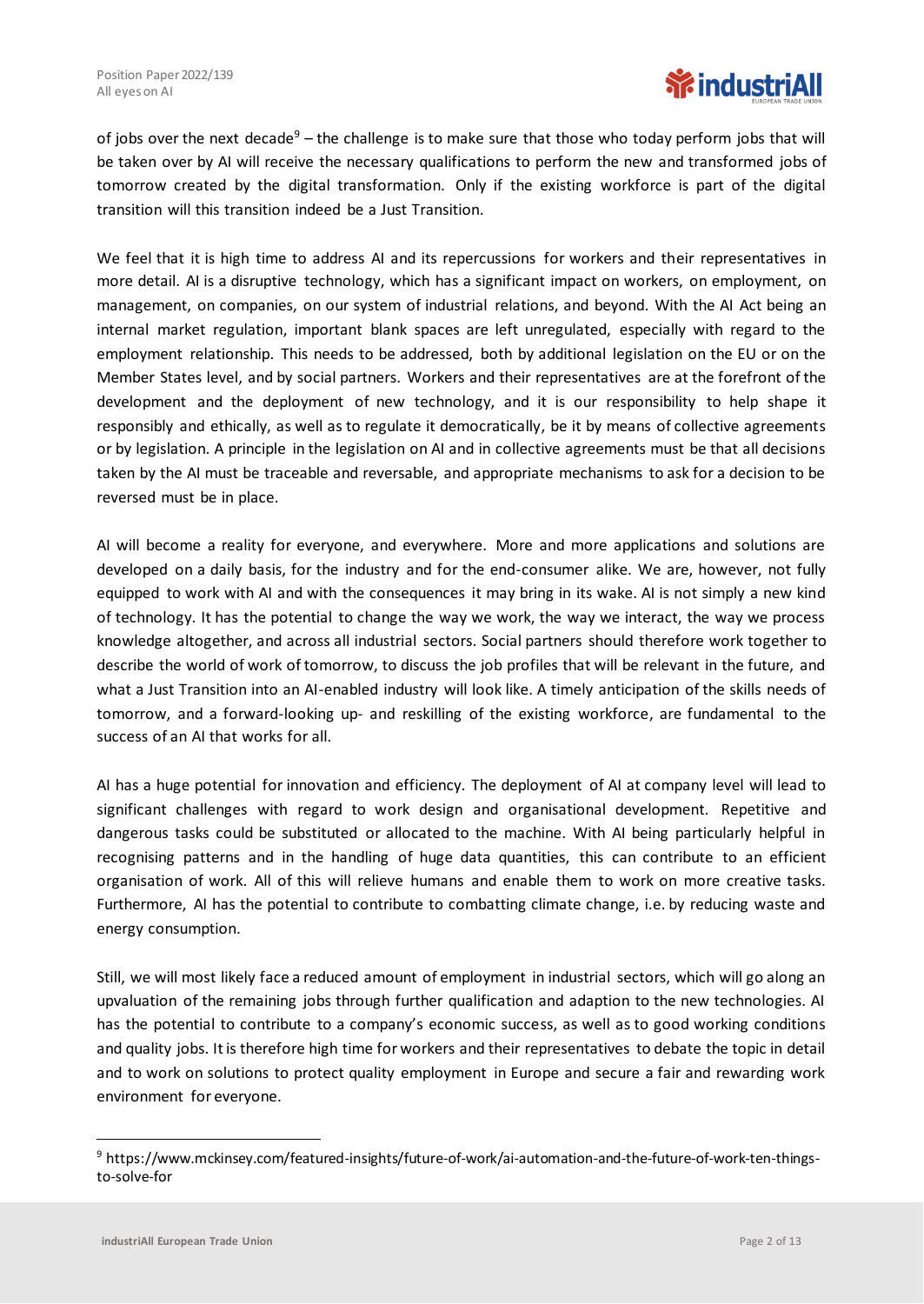

# **The draft AI Act**

In line with our feedback to the public consultation on the draft AI Act, we support a robust horizontal framework, that is set to clearly define the legal boundaries and requirements, which will have to be fulfilled by manufacturers and users. We further support, that "AI systems used in employment, workers management and access to self-employment, notably for the recruitment and selection of persons, for making decisions on promotion and termination and for task allocation, monitoring or evaluation of persons in work-related contractual relationships, should also be classified as high-risk, since those systems may appreciably impact future career prospects and livelihoods of these persons."

We would criticise, however, that the conformity assessment foreseen for this product category is, as detailed in Article 43, a procedure based on internal control referred to in Annex VI of the draft regulation. We demand that all AI systems should be classified as 'high-risk systems', when they deal with workers' data and specifically with personal data in the employment context. In line with the Opinion of the European Economic and Social Committee on the AI Regulation, we demand that a mandatory third-party assessment, similar to the one foreseen for AI systems intended to be used for the remote biometric identification of persons, should be mandatory for all high-risk Al<sup>10</sup>, to guarantee that the system complies with all applicable laws and standards. In order to guarantee a maximum level of safety for workers, it should further be clarified that Member States can adopt more specific laws for the employment relationship and that collective agreements dealing with the issue are to be welcomed.

It is with regret, however, that we realise that the draft Regulation does not entail a comprehensive section on employment that would be able to cope with this important field. Relevant aspects, such as collective bargaining and the important role it plays in addressing technological change, a safe and trustworthy work environment and quality employment, are completely missing. We therefore reiterate our demand to work on a stand-alone Directive on AI at the workplace, which should be drafted after consulting crossindustry social partners as well as sectoral social partners. A first set of principles that should be included in such a Directive has been suggested in the feedback to the public consultation on the draft AI Act.

IndustriAll Europe believes that, when it comes to regulating AI at the workplace, the relevant international treaties and conventions, such as the International Covenant on Civil and Political Rights; the ILO Declaration on Fundamental Principles and Rights at Work; the ILO Tripartite Declaration of Principles concerning Multinational Enterprises and Social Policy; the European Convention on Human Rights; the European Social Charter; the Charter of Fundamental Rights of the European Union and the European Pillar of Social Rights need to be taken into account. Furthermore, Member States' rights to formulate more concrete protection goals should remain uncontested.

#### **How to approach AI at the workplace?**

There is no set definition of what AI actually is. Different definitions may make sense, according to the specific context in which the AI shall be developed or used. When discussing AI at the workplace, as a

<sup>10</sup> [https://www.eesc.europa.eu/en/our-work/opinions-information-reports/opinions/regulation-artificial](https://www.eesc.europa.eu/en/our-work/opinions-information-reports/opinions/regulation-artificial-intelligence)**[intelligence](https://www.eesc.europa.eu/en/our-work/opinions-information-reports/opinions/regulation-artificial-intelligence)**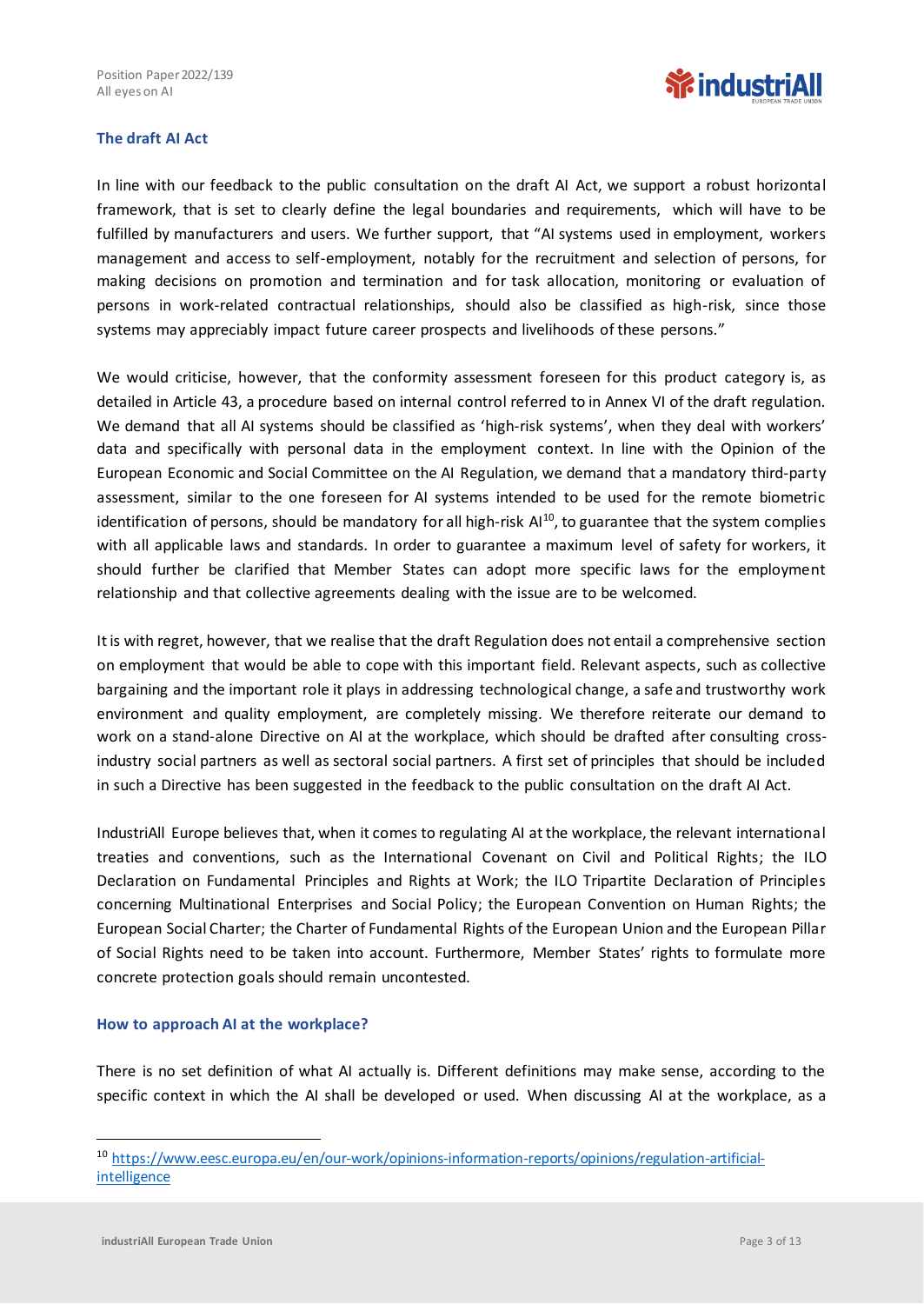

general rule, the definition should not be limited to Machine Learning processes, but rather cover algorithmic decision making as well, which currently accounts for the vast majority of applications that are used in the context of the employment relationship.

A first step that should be taken at the negotiation table is to come to a joint definition of what AI in the context of the company actually is – and what not. Support from an external expert might be helpful to discover in which operational fields AI applications can actually contribute to the company's success, as well as unregulated fields or use cases. In this setting, it should further be discussed how AI can contribute to reaching organisational goals. It is important to define management responsibilities and agree on a specific set of touchstones to make sure that the goals that are discussed are actually met.

Since AI at the workplace is usually not a stand-alone technology, but an integrated part of a work system, it is important to note that the repercussions of AI also always depend on the concrete configuration of the work system in which they are integrated. It is important to note that, when shaping the AI system in the employment context, we also always have to proactively shape work organisation and the deployment of staff. That is to say: the social dimension must always be designed along the technical dimension of an AI system to make sure that the system is not designed to the detriment of quality employment. In other words: the human work organisation needs to keep pace with the technical work organisation. This means that the technical and social design will need to continuously evolve to make sure that emerging challenges are adequately and timely addressed. To make sure that the social dimension is fully respected, workers' representatives should be fully - and in a timely manner - involved in the introduction and shaping of new systems to be introduced to the workplace.

Before agreeing on a specific AI system to be introduced in the company, it is therefore important to reflect on the nature of the system in question, as the intended purpose also defines which questions need to be asked in order to come to a meaningful agreement.

#### Parameters to agree on before introducing AI in the work environment

- What is the definition of AI in the context of our company?
- What is the added value of the specific AI system for the workers?
- What is the concrete purpose of the application?
- What could a comprehensive and complete technology assessment look like, with a focus on the repercussions, to be able to rule out any negative consequences for the workers?

When discussing the concrete purpose of the application, it may make sense to also agree on purposes that are *not* in the scope of the application, or that are not desirable. It is therefore helpful to discuss in detail not only the opportunities and capabilities of the system, but also its limits.

In order to take informed decisions, or to properly assess technology before it is introduced in a company, it is of the utmost importance to have

• Early stage involvement of trade unions and workers' representatives, in accordance with their rights to be informed and consulted on the introduction of new technologies at the workplace.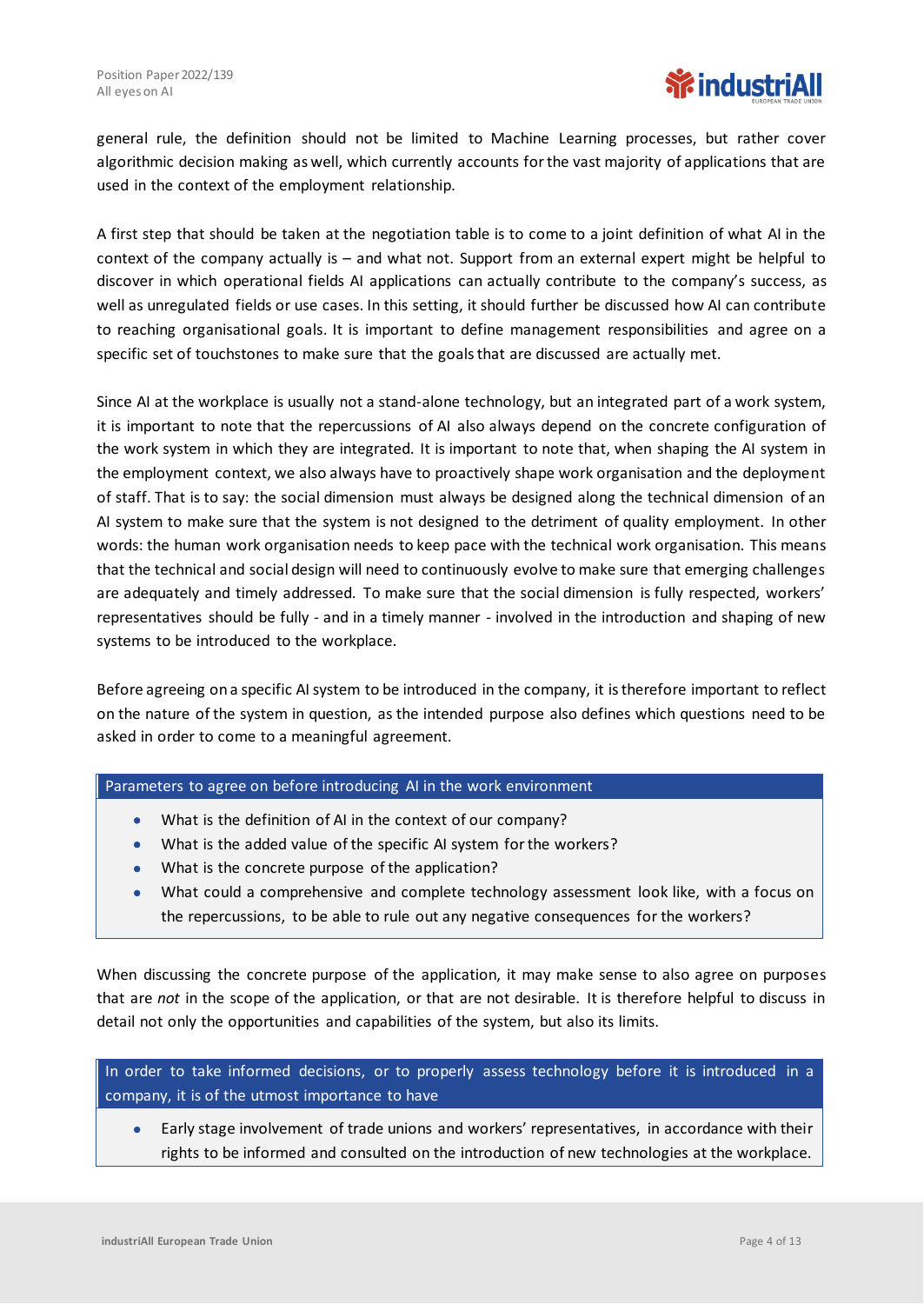Trade unions and worker representatives must have a timely access to meaningful and comprehensive information, and enough time and resources to process it with the support of external experts of their choice.

- Full transparency regarding the aim, scope and functioning of the application, including a roadmap showing how to integrate the AI application in the business process
- Full transparency regarding the nature of the data being collected, including the parameters relevant for data recording and evaluation, as well as data storage and data protection, including rights of access
- Full transparency regarding the foreseeable repercussions for the workers
- A clear distribution of responsibilities and allocation of tasks in algorithmic decision making, allowing for the resolution of possible failures and their foreseeable consequences
- A clear roadmap showing how to enable the workers to collaborate with the application

A further challenge is that AI systems may be learning systems. Once deployed, Machine Learning applications may constantly evolve and may change their purpose of application, the way they operate, and the way they process data. Social partners need to take this new reality into account when consulting about the introduction of these systems. Routine checks - if the existing agreements are still up-to-speed - are required to make sure that workers and their data are adequately protected. Particular attention should be paid to possible harm which a learning system may develop over time for equal opportunities, and a specific focus should be on the bias that may evolve throughout the learning phase. This requires workers' representatives to stay up to date with regard to the latest developments in technological, but also legislative questions. Workers and their representatives must have legally guaranteed access to adequate training provided by experts, as is the case in the field of occupational safety and health. A specific role for workers' representatives should be foreseen in the governance of AI at the workplace, recognised by both legislation and collective agreements.

AI systems at the workplace have a huge potential for innovation and efficiency. Machine-produced wealth will rise significantly, but may also put quality employment at risk. AI systems will be fed by huge amounts of data, often workers' data and know-how. This capture of workers' know-how is problematic, since it can be a source of massive de-skilling of workers, at least in some sectors and occupations.<sup>11</sup> It is important to value the workers' contribution to knowledge and know-how when training the algorithms. Social partners need to deal with this challenge and discuss how the higher productivity can contribute positively to society and to quality employment. Be it higher wages or intelligent skills planning, investments in a sustainable industry fit-for-future or shorter working hours, all these fields could benefit from a fair redistribution of the wealth generated by digitalisation and human-machine interaction. Profits generated from the further use, including licensing the use of - or the onward sale of workers' data, should be redistributed as well.

<sup>&</sup>lt;sup>11</sup> A more detailed analysis of the problem and recommendations for social dialogue can be found in our policy brief "Sharing the value added from industrial Big Data fairly". [https://news.industriall](https://news.industriall-europe.eu/content/documents/upload/2017/11/636459131743298395_2017_3_PB_DataEconomy_EN-updated111017.pdf)[europe.eu/content/documents/upload/2017/11/636459131743298395\\_2017\\_3\\_PB\\_DataEconomy\\_EN](https://news.industriall-europe.eu/content/documents/upload/2017/11/636459131743298395_2017_3_PB_DataEconomy_EN-updated111017.pdf)[updated111017.pdf](https://news.industriall-europe.eu/content/documents/upload/2017/11/636459131743298395_2017_3_PB_DataEconomy_EN-updated111017.pdf)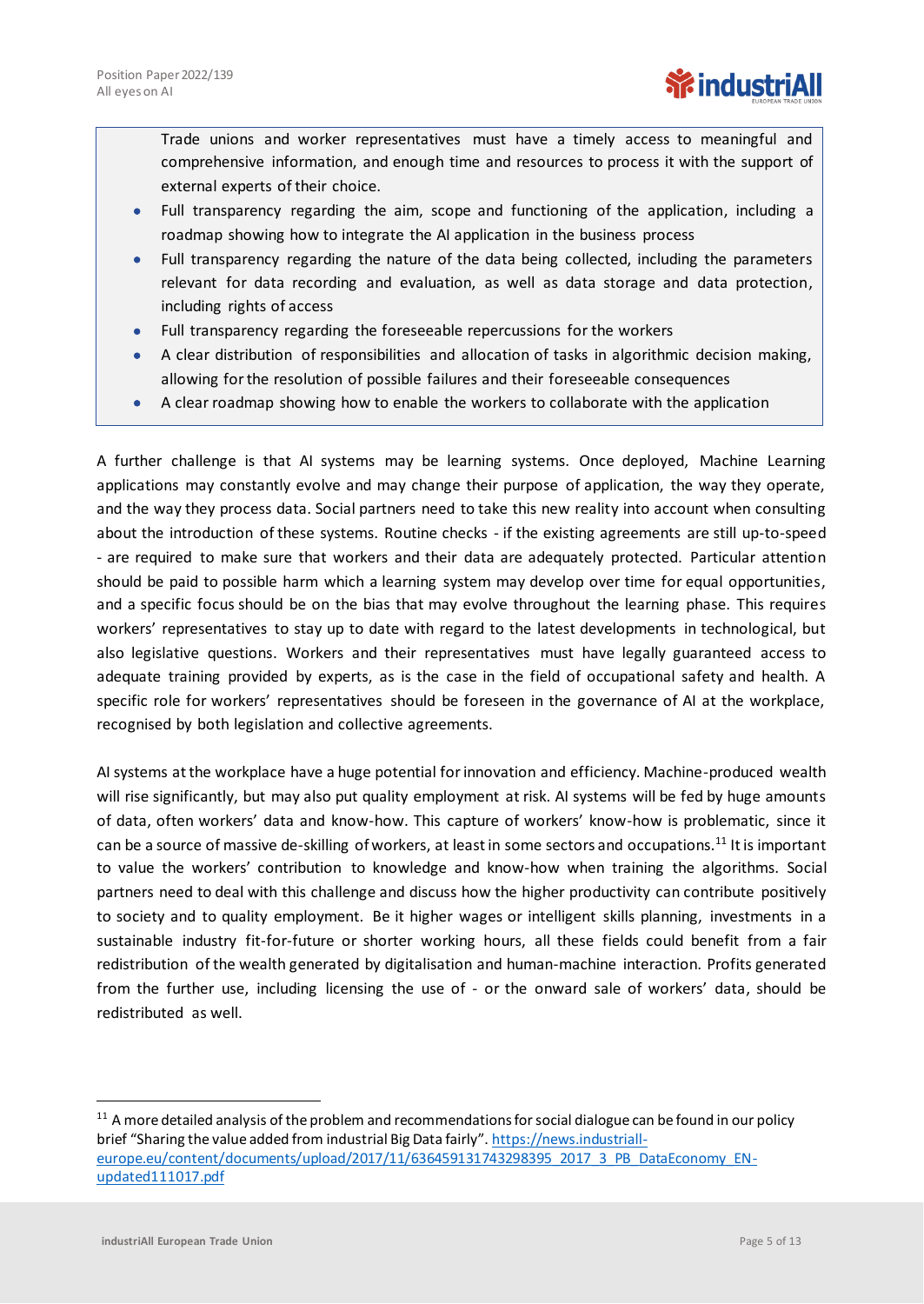

#### **Towards an AI that is lawful, non-discriminatory and just**

Social partners, and society in general, need to have a discussion about the nature of the AI that they want. For the European trade unions in the manufacturing industries, it is clear that AI and ML applications should not merely substitute human labour, and increase work intensity. They should augment human labour, contribute to a maximum level of occupational safety and health, and protect humans from fatigue, undue physical and cognitive workload, a loss of autonomy at work, as well as any loss of the sense of purpose at work. Safety and health, data privacy, strictly regulated and transparent performance recording, as well as a transparent bias management, that allows for an AI free from discrimination should be at the core of these systems. Furthermore, a sensible division of labour, which takes into account the specific strengths and potentials of the human and of the machine is of utter importance.

The human worker, adequately trained, should always maintain control over the machine, and always have the final say in decisions proposed by an algorithm. The decisions of the algorithm must therefore be communicated to the worker in an understandable and accessible way. Furthermore, AI should always be sustainable, from a technological perspective, a social perspective, and an environmental perspective. IndustriAll Europe is specifically worried about a looming gigification of the economy and underlines that purposeful employment should be at the heart of the Industry 4.0.

Training, critical thinking and adaptability will become more and more important in human-machine interaction and contribute to meaningful and fulfilling jobs. This means, however, that humans not only need to be in control, but also need to have adequate room for manoeuvre and flexibility in terms of their work cycle, (social) interaction and feedback loops.

#### Which AI do we want at the workplace?

- Avoid imposing unreasonable targets
- Adaptivity, and error tolerance must be clearly defined
- Relieve human labour
- Augment human labour, rather than substitute it
- Make room for more creative tasks in a safe work environment
- Personal needs, such as rest breaks, should never be remote-controlled. As a principle, basic human needs, also with regard to a motivating work environment, should be taken into account already in the developing phase of a system
- Human-machine-interaction (HMI) and Human-computer-interaction (HCI) must be designed according to human needs, including communication, cooperation and agency, as well as ergonomic requirements, such as usability or user experience. The machine must always present all relevant information - including its principal functioning, data focus and output - to the human in a manner that they can fully understand
- The scope for action must be clearly defined and transparent, both for the human and the machine
- The machine must not constrict the human's agency or take over the tasks allocated to the human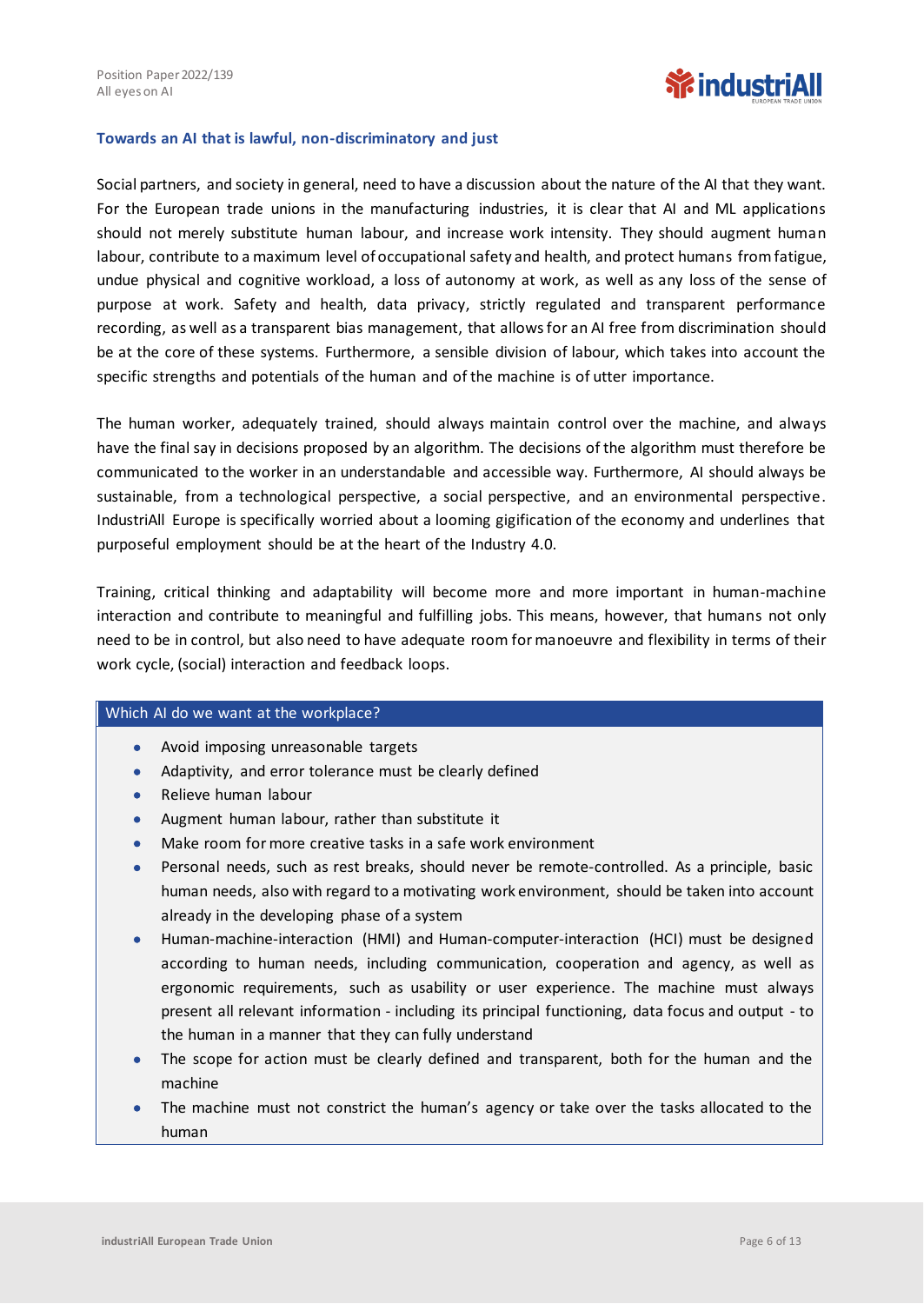- The human must stay in command, they must be aware of their agency and always and fully in control of a situation
- It must be clearly defined which information must be provided to the human operator and which competences they have in the human-machine interaction to make sure that their agency is fully respected
- The decisions taken by the algorithm must be transparent and contestable, specifically through meaningful and permanent worker consultation
- Continuous learning and gaining experience should be encouraged

AI should be lawful, fair, transparent, safe, and secure. The data that it is fed should be of high quality, meaning relevant, representative, free of errors, transparent, consistent and complete. It should comply with all applicable laws and regulation, as well as fundamental rights and non-discrimination rules. Responsibilities and liability should be clearly defined and transparent, and trust in the system should be developed. **GDPR** can be a powerful tool in the hands of workers and their representatives to make sure that workers' data is fully protected. Even aggregated data could potentially lead to the identification of individual persons, which would change the legal basis altogether. The legal requirement that personal data must only be used for a clearly defined purpose must therefore be maintained by all means.

Algorithms are data hungry. The data required for automated decision-making, (predictive) maintenance and predictive analysis are often collected from workers, and often nonselective. Personal data is often collected along industrial data, often without the people subject to this indiscriminatory practice being entirely aware of this. **The collection and storage of data** should therefore always be **subject to a concrete and transparent purpose**; data should never be collected or stored simply because it is feasible, or to prepare for future, not yet described purposes.

# GDPR as a tool for workers' representatives

- **Art. 22** Our right not to be subject to a decision based solely on automated processing of data, including profiling; our right to obtain human intervention
- **Art. 35** Our right to have a data protection impact assessment prior to the introduction of new technology; workers' representatives should be involved in the process
- **Art**. **40**  Our right to have prepared a code of conduct intended to contribute to the proper application of GDPR, including the collection of personal data
- **Art. 80** Trade unions' right to take action on breaches of the law on personal data
- **Art**. **88** Our right to have collective agreements to protect the rights and freedoms in respect to the processing of employees' personal data in the employment context

Social dialogue is obviously the best tool to deal with all employment-related aspects of technology, including inequality, skills, the nature of work, work organisation and the prevention of discrimination. Constant re- and upskilling is a prerequisite of a successful introduction of AI at the workplace. Workers must be enabled to operate the system, to collaborate with it where this is required, and to accept new tasks when their initial tasks have been taken over by the AI. It will help reap the benefits of AI, while at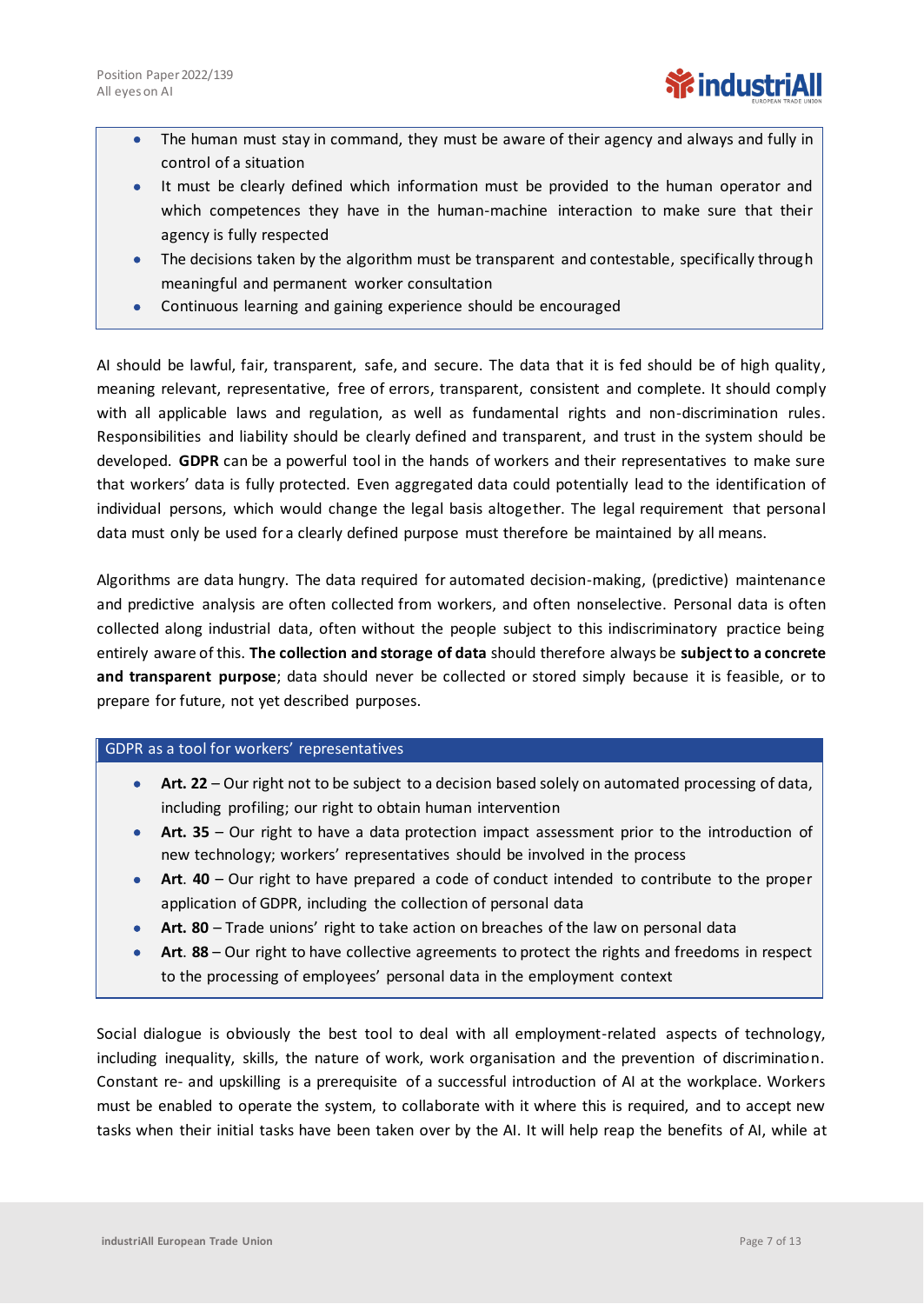the same time protect workers and quality employment. Meaningful social dialogue will lead to enhanced trust in the technology, greater efficiency and a maximum level of occupational safety and health.

#### Collective agreements are best placed to deal with AI at the workplace

Collective agreements are best placed to deal with AI at the workplace, be it at sectoral or at company level. They are a means not only to agree on the technology that is introduced at the workplace, and on the skills that are required to operate them, but also to discuss general aspects of the digital transition of a company, including how to make this transition a Just Transition for everybody involved. They can also help specify the role of workers' representatives in the process of introducing new technology.

Workers should be **informed and consulted** regarding all **automated tools** used by management to **supervise** work, **manage** the workforce in Human Resource processes or **profile** workers. Workers' representatives should have the means to hire the competencies of software engineers or data scientists to support them in these discussions, as workers cannot be expected to read the complex codes that are the basis of an algorithm.

Management should report to, consult and reach agreement with trade unions and worker representatives on:

- The nature of the **data** being collected on workers, the frequency of its collection, the duration and location of its storage, and how workers can request access to their personal data.
- The explicit **algorithms** or the **machine-learning system** used to process this data
- The **metrics** used to evaluate work and the **performance values** required from workers
- The **teaching data**, its **biases** and the means implemented to overcome them
- The **reliability** and accuracy of statistics of any implemented machine-learning system
- The **acceptable** means to **supervise** work and to detect, store and process circumstances of non-compliance with work prescriptions
- The procedures for workers or their representatives to detect **errors** or **unfair treatment** in this automated processing, report them and gain **redress**
- The **monitoring of the outputs** of the automated tools to routinely check for biases

#### **Re- and upskilling: the investments of today into the workforce of tomorrow**

Having the right set of skills at hand will be the decisive criterion for a Just Transition into the digital age. Digital technologies become more adaptive – and they require different sets of skills than in previous industrial revolutions. AI literacy will become more and more important, not only at the workplace, but also in everyday life. Continuous and lifelong learning will be key to help the workers and their representatives to stay up-to-speed with the technological developments. As agreed in the European Social Partners' Framework Agreement on Digitalisation, social partners should jointly work on specific skills plans to accommodate ongoing and future changes. They should work together to identify skills needs and training requirements to make sure that companies can actually deploy the technology that they are acquiring, and with the workforce that is already on board.

Collective agreements are best placed to identify and deal with existing skills needs and to channel investments into the qualification of the existing workforce. They should also assess which skills and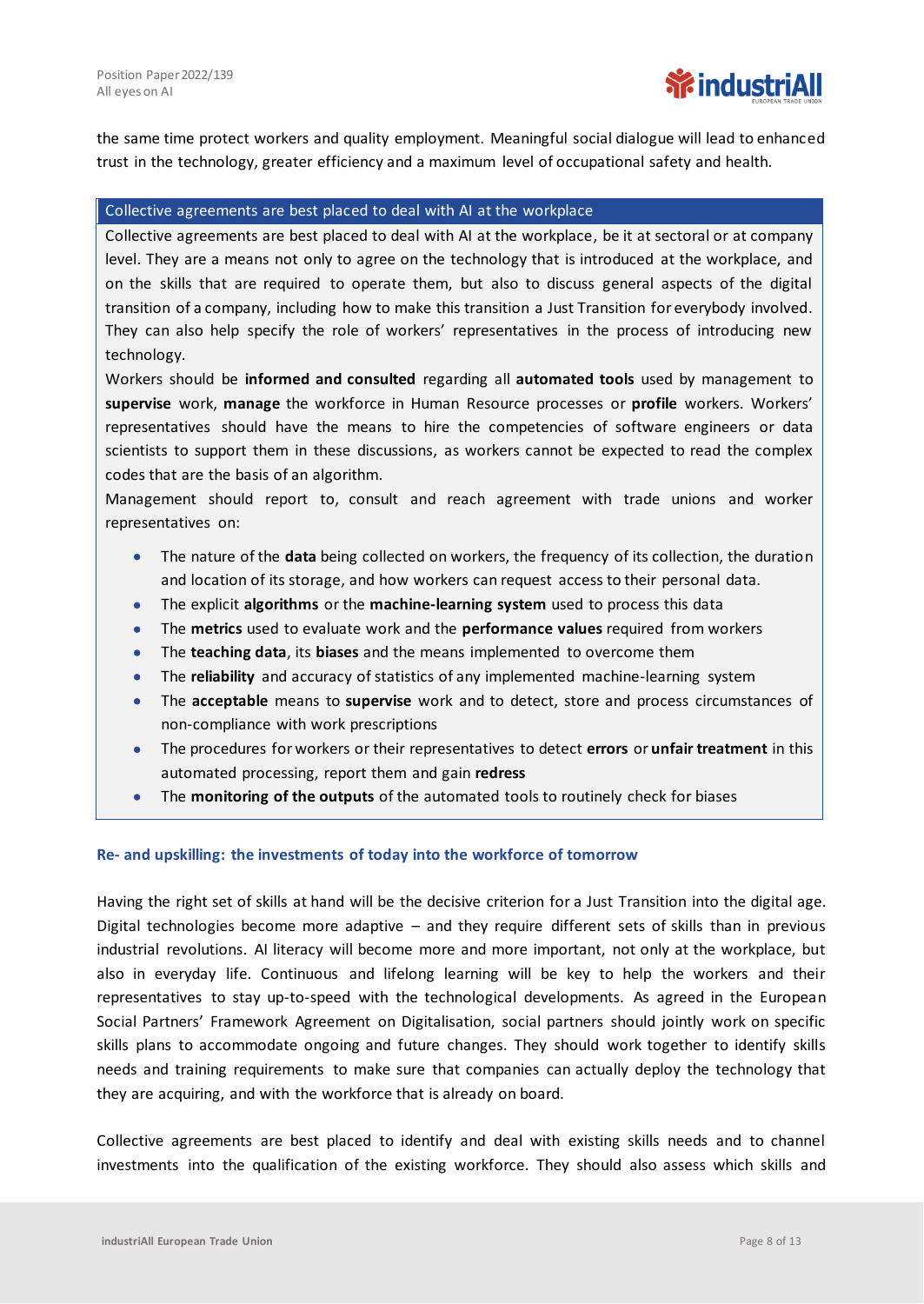

competencies will be required in the near future, and how to make sure that these skills and competencies are imparted. A forward-looking human resource planning and qualification strategies are a fundamental prerequisite for the success of the digital transition. The individual right to training guaranteed by collective agreement, as already formulated in the First EMF Common Demand, is central to any re- and upskilling effort. It is therefore of utmost importance that managements are always – and to the maximum extent - transparent about their plans with regard to new technology. Only if the existing workforce has the chance to timely acquire the skills that are needed to operate newly introduced technology is a seamless transition guaranteed.

Social partners should work together to acquire skills intelligence, as it is an indispensable requirement for a successful transition to know exactly which skills sets the existing workforce has at their command. A joint understanding of the skills needs, building on a thorough qualification demand analysis, helps to identify re- and upskilling requirements and to develop dedicated training programmes that ensure longterm, internal and external employability. The skills being taught must therefore be vendor-neutral, and based on general scientific and technical principles and open standards, which are permanent and transposable in all working environments. Training in digital skills should focus on the learning outcomes and lead to a full qualification recognised through the certification of acquired skills, using a transparent and clear recognition system which allows comparability.

It is obvious that the necessary job-related training should take place during working hours, and that this should be fully paid for by the companies. Vocational training required for job adaptation should always be cost-free for the employee. In turn, trade unions and workers' representatives play an important role in informing workers about training opportunities, to contribute to the reskilling exercise, and to raise awareness ofthe impact of technological change on their future jobs. All workers should have equal access to skills at all levels, regardless of their age, gender, employment status or nationality.

#### Human-machine cooperation and collaboration requires new sets of skills and competences

Human-machine hybrid teams will only function if humans have complex problem-solving capacities, as well as creative, collaborative and communicative skills at their command, which will enable them to react to unexpected challenges. Critical and adaptive thinking needs to be encouraged to prevent the machine from producing erroneous results and from reproducing biases and discrimination. Empathy, judgement and cognition will be the decisive human strengths that can make humanmachine-interaction a meaningful and productive collaboration.

Which skills precisely will be needed will depend on the exact role and tasks, but also on the nature of the AI deployed. It will be important to clearly define role requirements and the tasks allocated to the human and to the machine. It will be important to clearly define skills and competencies that are required for a specific job in a specific context. Cutting-edge training methodologies, i.e. by means of virtual reality or in digital learning factories, could be a relevant complement to more traditional learning methods.

As the European industries are currently facing a massive transition, it will become increasingly important to ensure that continuous skills updating also contributes to employment opportunities across enterprises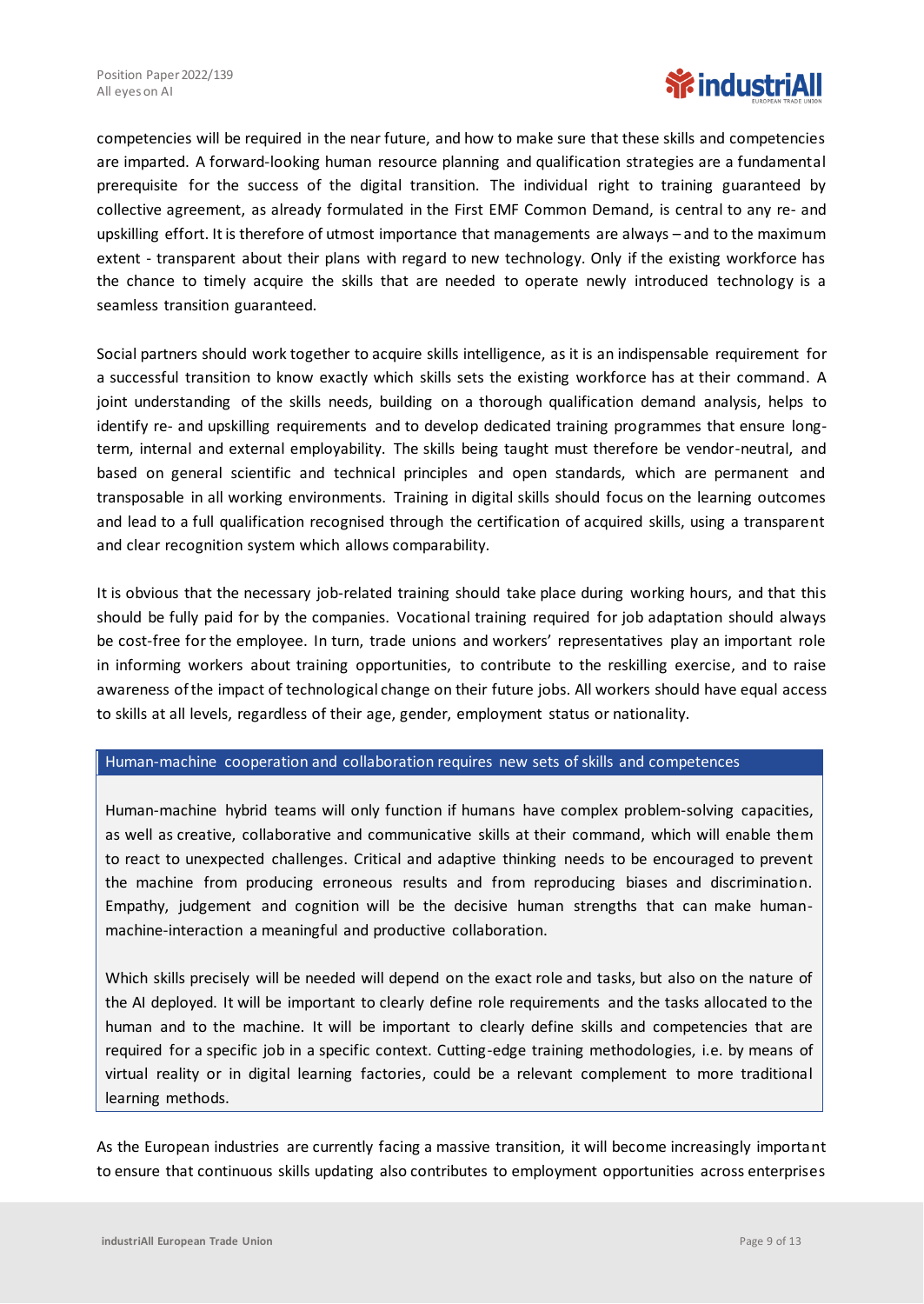

and sectors. State and public agencies should also contribute to this collective effort. Workers on job retention schemes and unemployment benefits should have access to ambitious re- and upskilling programmes that help them to develop the right skills and to advance their career. Unemployment agencies should, in coordination with schools, universities and companies, offer dedicated and fine-tuned programmes to help unemployed workers acquire the right skills and employment opportunities, including interdisciplinary programmes which combine IT and traditional skills. Furthermore, an integrated approach to skills development should be developed, from early childhood education to lifelong learning, to make sure that the students of today are ready to master the technology of tomorrow. This integrated approach should further aim at overcoming the de facto gender imbalance in education and contribute to a fairer and more inclusive labour market. Women should be encouraged and structurally empowered to acquire the skills that will be required for the AI enabled world of work.

# **Principles that help shape an AI that works for all**

At the beginning of the process, there should be a fully fledged participation management with all the stakeholders concerned. The workers of the company should have the opportunity to work on a tailored mission statement governing the work or collaboration with AI at the company. Management and workers' representatives should query workers' expectations with regard to the use of AI, develop pilot projects together with the workers, and organise the exchange of experiences. Finally, once the AI system has been rolled out, the process should be evaluated and concrete conclusions of the process should be agreed on. In accordance with laws on workers' involvement at the workplace, workers and their representatives must be consulted about the introduction of new technology at the company. In order to properly assess the management's proposal and to take an informed decision, it is important to conduct a thorough technology assessment.

This technology assessment may be guided by a number of principles that will help to ensure that artificial intelligence is deployed in a fair and inclusive manner that leaves no one behind.

# Principles for a responsible and human-centric introduction of AI at the workplace

*Transparency and consent*

- Workers need to be aware and understand how, where and when data is being **collected**, **stored**, **used**, and how **decisions affecting them are taken**, as well as how these decisions **can be contested** by both the workers and their representatives. They should have the right to **influence** this.
- Management should report in a timely manner and state with which data an AI system should be fed, what the concrete aim of the data collection is, what the purpose of the AI system is, who may become subject to data collection, who may become subject to the AI system's output, and who has the prerogative of interpretation over the AI system's output
- This should also extend to AI 'components', that are introduced to a digital tool which is already used in a company
- The trade unions and the worker representatives need to be consulted already at the stage of acquisition of the AI system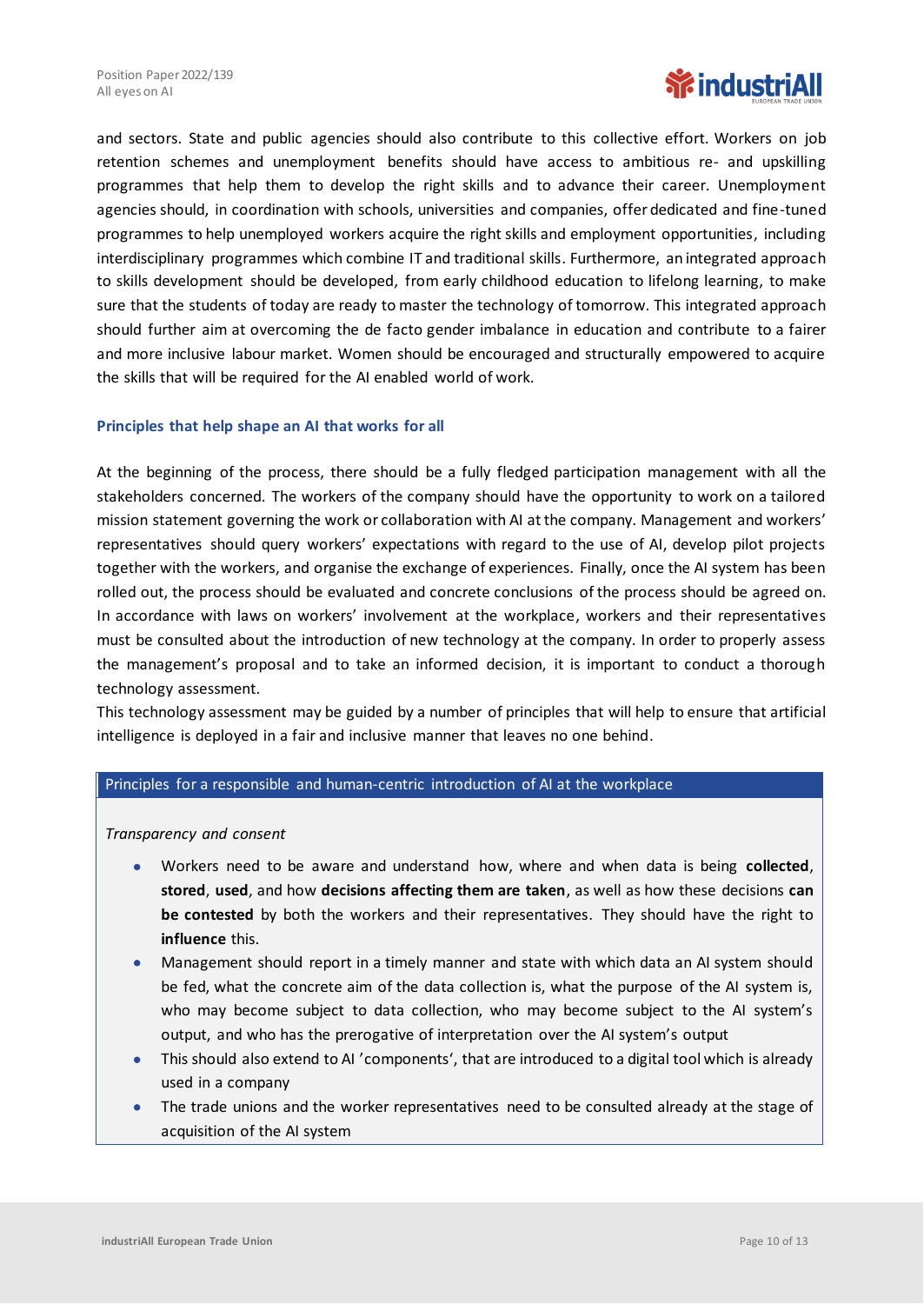- The trade unions and the worker representatives need to have the possibility to be assisted by an external expert already at the stage of acquisition of the AI system
- **Recommendation**: industriAll Europe recommends the development of an Impact Assessment of the AI system to be introduced at the workplace, with specific regard to the impact on workers' rights
- **Recommendation**: industriAll Europe recommends the creation of a position of data accountant in companies, whose duty is to control and report annually on the use of AI systems, in the way a financial accountant controls and reports on the financial situation
- **Recommendation**: industriAll Europe recommends that trade unions and worker representatives be provided with the means to be assisted by software engineers or data scientists to support them in these discussions

# *Explainability*

- All artificial intelligence or machine learning software introduced at the workplace, taking decisions regarding humans or processing personal data, must be explainable and able to explain its decisions throughout the systems' life cycles
- All decisions taken by the AI must be traceable and understandable
- Workers must be trained to understand the AI that they are working with, or that they are subject to, what the AI's purpose is, how the AI functions, and how they can control it, as well as the AI's capabilities and limitations

# *Information and consultation*

- Transparent and robust information and consultation procedures before the introduction of AI at the workplace, and on an ongoing basis, including the design, development and deployment of the system, enhance trust in the technology and help the workers to make full use of the capabilities of the technology. Ad hoc working groups or sub-committees of the existing body of worker representation in the company (including European works councils) could be set up to build up a specific trade union analysis of the impact of the introduction of cutting-edge technology (i.e. in the fields of human-machine interaction, human-computer interaction and AI) on work and employment.
- Management, trade unions and worker representatives should engage in an open dialogue on the nature of any automated profiling being performed on workers and on the information given to each worker on their profiles.
- Workers' representatives should be capable of giving their informed consent to the introduction of AI systems at the workplace, including with regard to data processing, privacy protection and surveillance. The AI systems should respect the privacy rights of all workers involved, either in the development or in the usage of the system. Purpose limitation of data use should be guaranteed.
- Unlimited surveillance and monitoring of the work must be prohibited and limited to a strictly necessary minimum, i.e. to prevent accidents at work; the recorded footage should be allowed to be used exclusively for purposes specifically described in the applicable collective agreements
- When using data analyses in the work context, aggregated and individualised data should be differentiated. Aggregated data can be exploited to contribute to an enhanced quality of the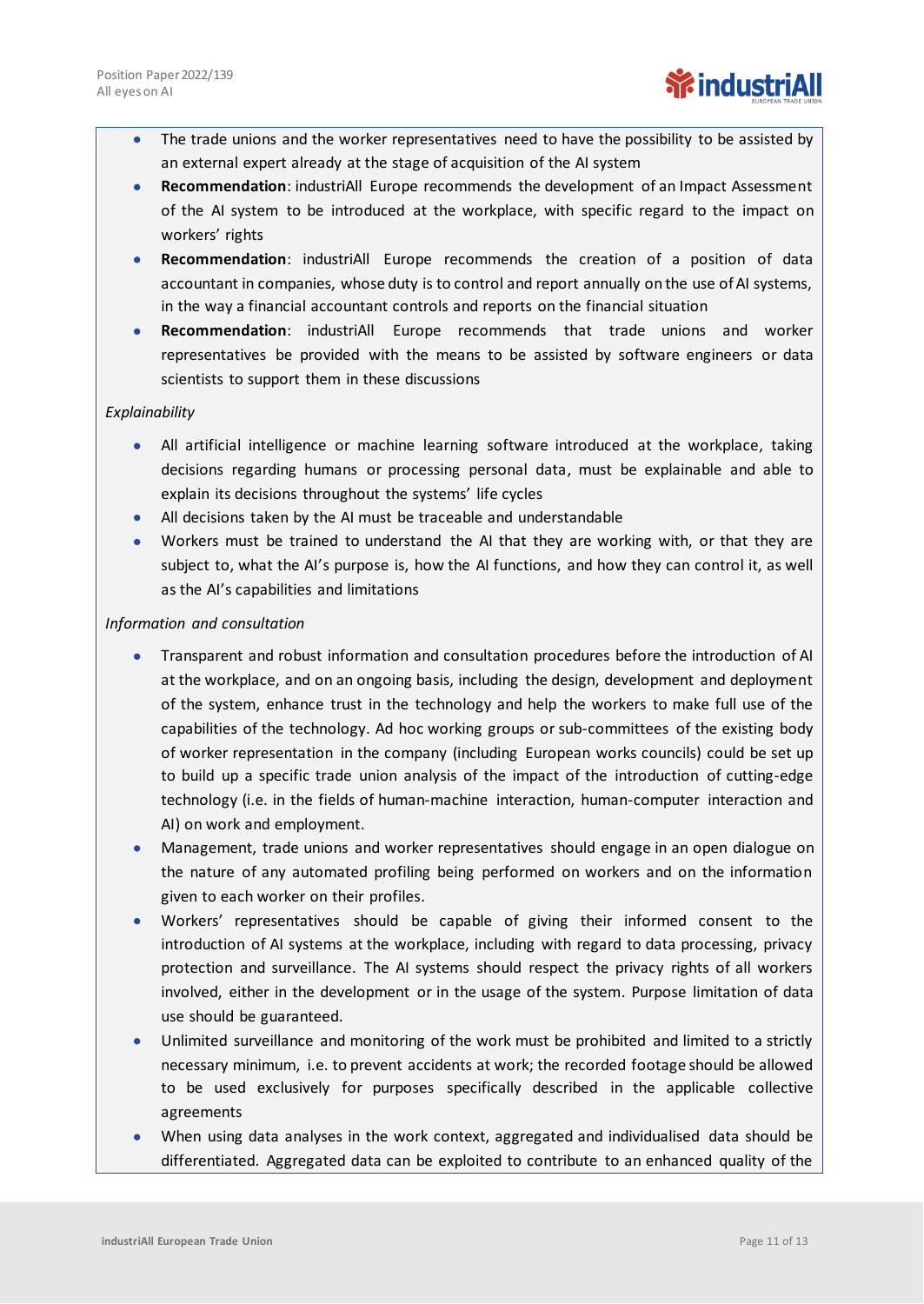production process. Individualised data should be protected to the maximum extent to prevent surveillance and individual performance control. As a general rule, only data that is actually needed should be collected. "Data economy" should apply as a fixed principle.

# *Right to appeal*

• Workers and their representatives should have a meaningful right to appeal decisions made by the AI, i.e. in the sense of Art. 13-15 GDPR

# *Human oversight and humans in command*

- Any decision on one's professional advancement, including promotions, pay rises and extras, must not be taken by the AI alone, but be subject to meaningful human oversight
- The reasoning for such decisions must be clear, transparent and traceable, and workers and their representatives must have access to the data and the right to appeal such a decision
- The workers responsible for the human oversight should receive the necessary quality training on how to perform this task, and have the necessary authority at their command to carry out that role
- Meaningful human oversight means that the workers are entitled to disregard the output of the AI system, without risking negative consequences. The human must have the right competencies at hand to understand the operating principles of the AI and to interpret the output. Oversight must become a clearly defined task for the worker and the worker must be supported by an appropriate mechanism, i.e. in the shape of an established reporting system or a committee for process improvement
- A positive and constructive culture of criticism is decisive to enable the workers to maintain their agency, and to deal with the AI independently and critically

# *Skills and qualifications*

- Worker autonomy and worker knowledge in human-machine interactions must be preserved and reskilling programmes should be designed to make sure that workers understand their own roles and tasks within their jobs
- Dedicated impact assessments to prevent de-skilling and loss of specific know-how, as well as a loss of autonomy, are needed to protect the workforce from a devaluation of its labour
- Forward planning of employment and skills, workforce planning, lifelong learning and upgrading of workers' skills are all cornerstones in terms of the anticipation of and preparation for changes within companies
- Access to continuous training must be guaranteed for all workers, irrespective of their age, profession, or status
- Training in digital and AI skills must be of a good enough quality to lead to a qualification recognised by clear and comparable certification.

*Bias*

- Management must ensure that data sets that are fed into the algorithms are complete and to a maximum extent unbiased
- As it is currently still next to impossible that datasets at input level are completely free of bias, it should be ensured that management avoids any bias or discrimination in the result of AI